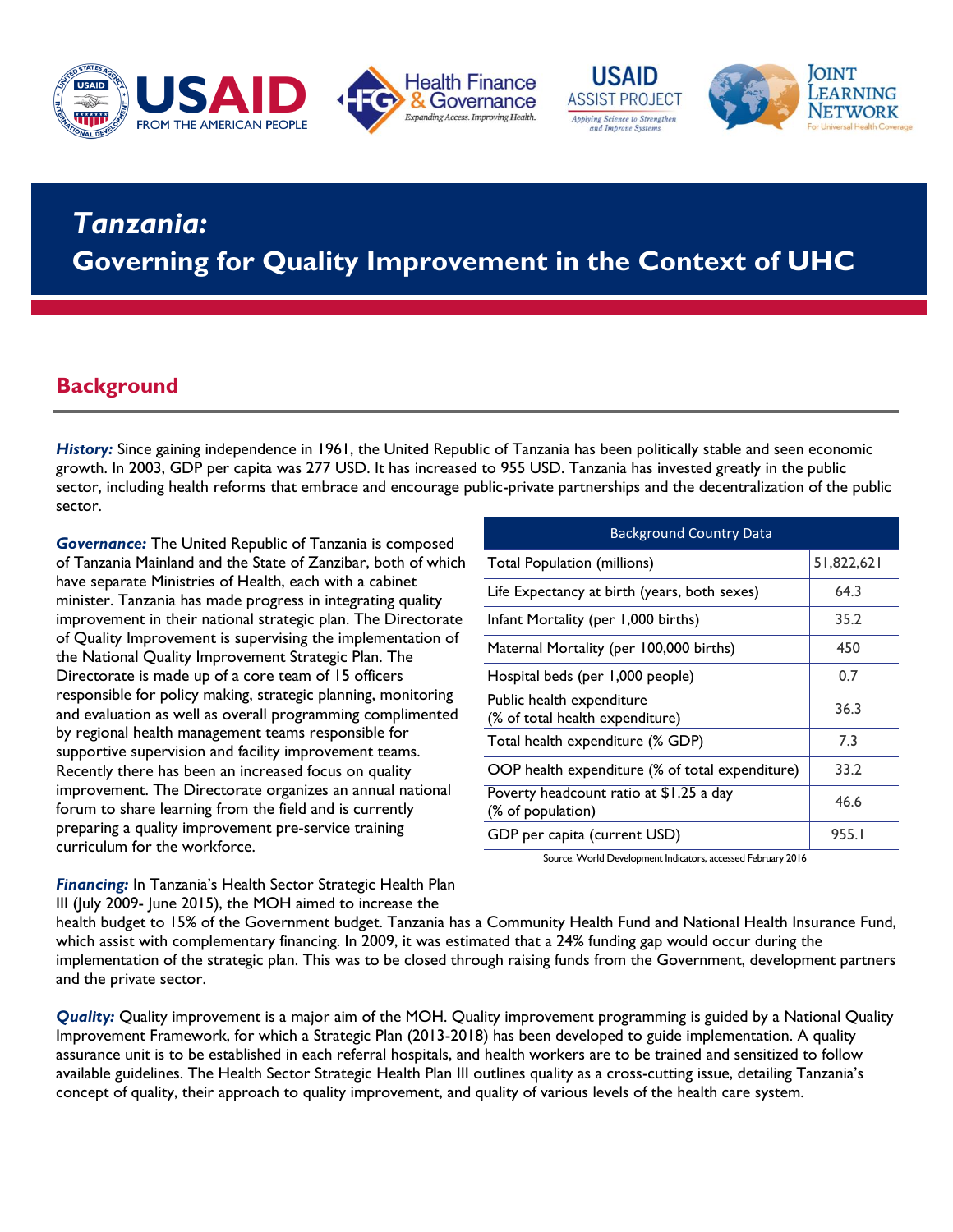# **Overview of Governing Quality – Key Inputs and Processes**

| <b>Function of</b><br>Quality | <b>Institution Responsible for Function</b>                                                                                                                                                                                                                                   | <b>Key Features and Processes</b>                                                                                                                                                                                                                                                                                                                                                                                                                                                                                                                                                                                                                                                                                                                                                                                                                                                                                                                                                                                                                                                                                                                                                                                                                                                                                                               |
|-------------------------------|-------------------------------------------------------------------------------------------------------------------------------------------------------------------------------------------------------------------------------------------------------------------------------|-------------------------------------------------------------------------------------------------------------------------------------------------------------------------------------------------------------------------------------------------------------------------------------------------------------------------------------------------------------------------------------------------------------------------------------------------------------------------------------------------------------------------------------------------------------------------------------------------------------------------------------------------------------------------------------------------------------------------------------------------------------------------------------------------------------------------------------------------------------------------------------------------------------------------------------------------------------------------------------------------------------------------------------------------------------------------------------------------------------------------------------------------------------------------------------------------------------------------------------------------------------------------------------------------------------------------------------------------|
| Regulation                    | The Ministry of Health Community<br>Development Gender, Elderly and<br>Children (MOHCDGEC), Ministry of<br><b>Education and Vocational Training</b>                                                                                                                           | MOHCDGEC mandates the licensing/accreditation of all public and<br>private providers (Health Sector Strategic Master Plan 2006-2015).<br>Both public and private health facilities in Tanzania must be registered by<br>$\bullet$<br>one or more of the following units within the MOHCDGEC: Health<br>Inspectorate Unit (both private and public facilities).<br>The Ministry of Education and Vocational Training is responsible for<br>training and registering health workers (Kwesigabo et al, 2012). There is<br>also a Medical Council of Tanganyika which licenses and registers<br>physicians, and the National Nurses and Midwifery Council which<br>registers these health workers (MOH, 1997).                                                                                                                                                                                                                                                                                                                                                                                                                                                                                                                                                                                                                                      |
| Law and Policies              | <b>MOHCDGEC</b>                                                                                                                                                                                                                                                               | The National Health Policy supports quality as an overarching goal of the<br>MOHCDGEC (Songstad et al, 2012). The MOHCDGEC spearheads the<br>National Health Policy (MOH, 2003).                                                                                                                                                                                                                                                                                                                                                                                                                                                                                                                                                                                                                                                                                                                                                                                                                                                                                                                                                                                                                                                                                                                                                                |
| Leadership and<br>Management  | MOH - Directorate of Quality<br>Improvement                                                                                                                                                                                                                                   | There is a Directorate of Quality Improvement reporting directly to the<br>٠<br>Chief Medical Officer in the Ministry of Health. The Directorate is fairly<br>active and made up of a core team of 15 officers responsible for policy<br>making, strategic planning, monitoring and evaluation as well as overall<br>programming complimented by regional health management teams<br>responsible for supportive supervision and facility improvement teams.<br>Recently there has been an increased focus on quality improvement.<br>The Directorate is supervising the implementation of the National Quality<br>Improvement Strategic Plan. It organizes an annual national forum to<br>share learning from the field and is currently preparing a quality<br>improvement pre-service training curriculum for the workforce.<br>According to a situational analysis of QI in Health care in Tanzania,<br>Quality Improvement Teams do exist at the facility level, which monitor<br>performance and remain responsive to the Health Services Inspectorate<br>Unit at the national level. It is unclear how responsive they are to the<br>Tanzania Quality Improvement Framework 2011-2016. A National<br>Quality Improvement Committee is noted to have been proposed, but<br>was not yet established (MOHCDGEC, Situational Analysis, 2012). |
| Monitoring and<br>Evaluation  | The National Bureau of Statistics;<br>MOHCDGEC; the Food and Nutrition<br>Centre; the Prime Minister's Office of<br>Regional Administration and Local<br>Government Authority; Sokoine<br>University of Agriculture and Muhimbili<br>University of Health and Allied Science. | The National Bureau of Statistics is working with Johns Hopkins to create<br>and house a National Evaluation Platform (NEP) to evaluate health and<br>nutrition programs in Tanzania (JHU, 2012). Other involved parties<br>include the MOHCDGEC, the Food and Nutrition Centre; the Prime<br>Minister's Office of Regional Administration and Local Government<br>Authority. The Prime Minister's Office (Scaling Up Nutrition), Sokoine<br>University of Agriculture and Muhimbili University of Health and Allied<br>Science are also partners.<br>It is unknown whether data of the NEP will be made publicly available.<br>However, the plan is to influence decision making at national and<br>subnational levels, with the support of a High-Level Advisory Committee<br>(HLAC) (JHU, 2012).                                                                                                                                                                                                                                                                                                                                                                                                                                                                                                                                             |
| Planning                      | <b>MOHCDGEC</b>                                                                                                                                                                                                                                                               | In 2011, the MOHCDGEC published the Tanzania Quality Improvement<br>$\bullet$<br>Framework 2011-2016 (MOHCDGEC, 2011). The Quality Improvement<br>Framework details a number of institutions involved in ensuring quality is<br>infused into the leadership of healthcare in the country including: The<br>Health Services Inspectorate Unit / National Quality Improvement<br>Committee in collaboration with the Health Sector Reform Advocacy<br>Unit and the Health Education Unit of MOHCDGEC (MOHCDGEC,<br>$2011$ ).                                                                                                                                                                                                                                                                                                                                                                                                                                                                                                                                                                                                                                                                                                                                                                                                                      |